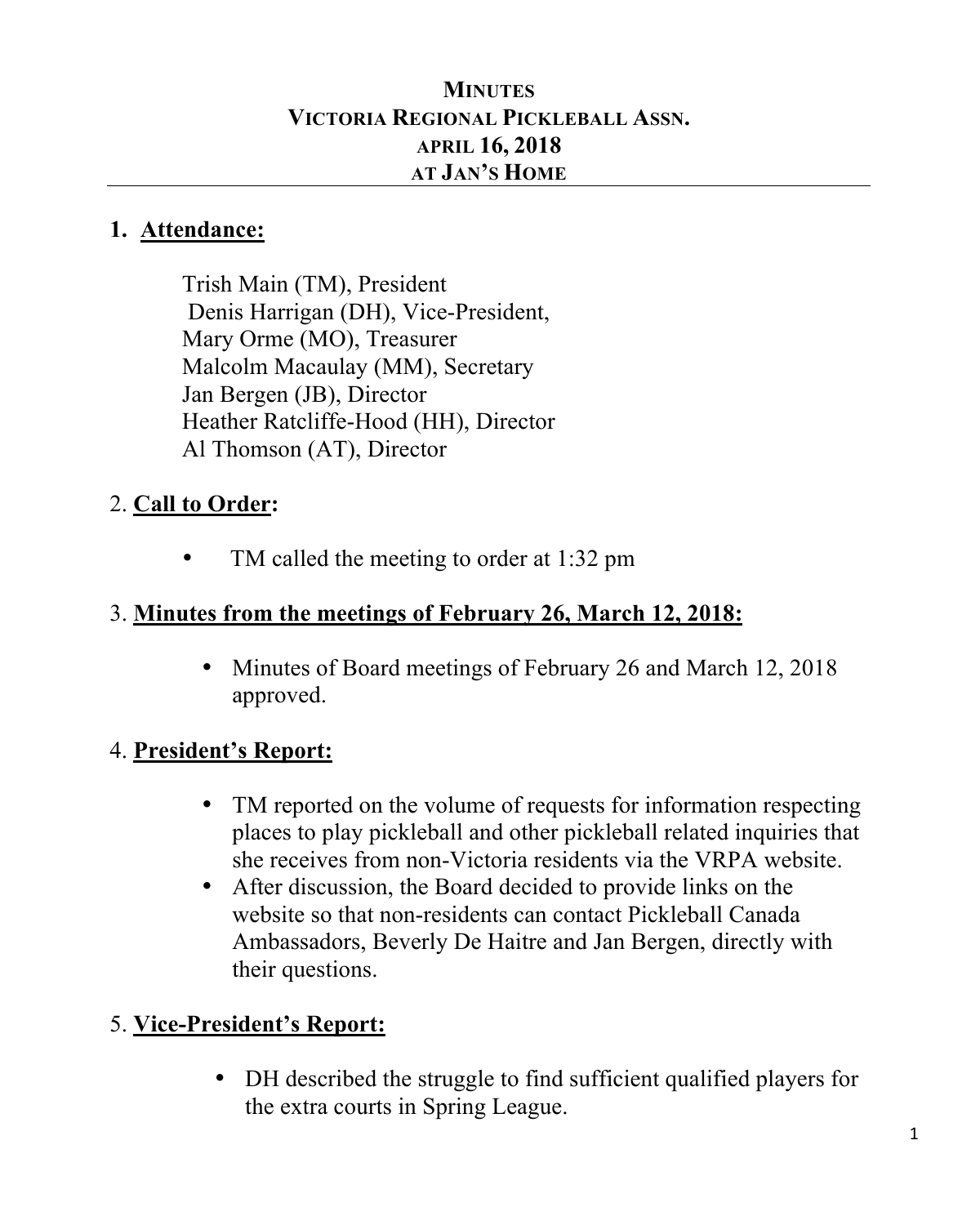• The Board approved the proposed total budget of \$700 for gift certificates in place of medals to be available for participants in the program.

### 6. **Treasurer's Report:**

- VRPA current account balance is \$6,790.69 and \$199 in petty cash
- Outstanding payables approximate \$544.

# 7. **Directors' Reports:**

# **HH:**

• HH reported that we have further new registrations and that there are currently 163 members in good standing.

# **AT:**

• AT reported that the score-keeping clinics are proceeding on May 5, 6, 2018 at McMinn Park.

# 8. **Old Business:**

### **Tournament:**

- TH gave an update on preparations for the VRPA Island Classic Tournament scheduled for June 8 – 10, 2018 at Pearkes.
- Registration opens at pickleballtournaments.com on April 20 and closes on May 18.
- All out of town players will be required to sign updated waivers even if they previously signed one for last year's tournament.
- The Board reviewed and approved the projected costs for the tournament.
- The Board decided to invite sponsors to provide cash or goods in exchange for vendor table space and links to websites from the VRPA site.

### **Proposed tournament involving politicians:**